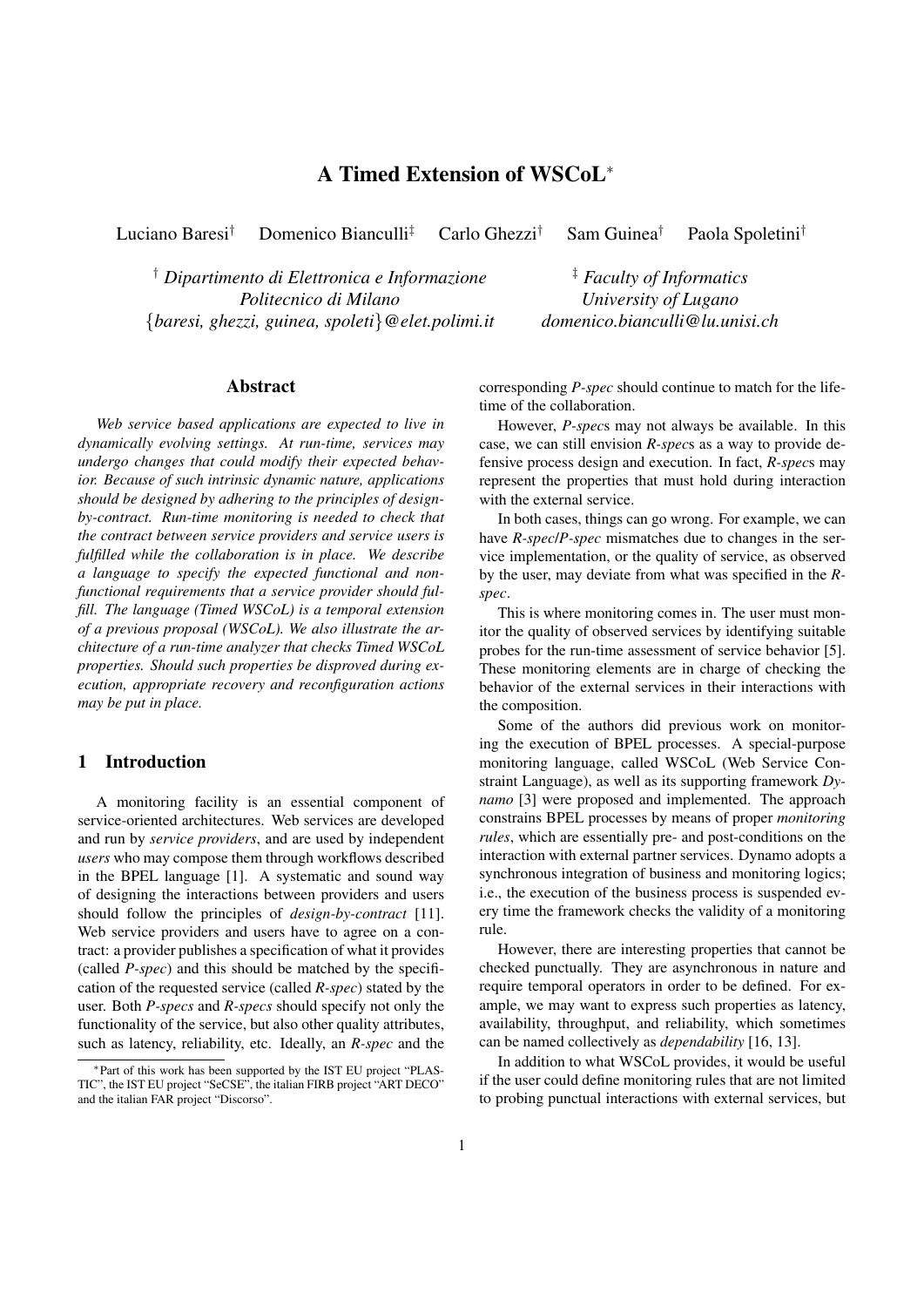rather predicate on sequences of interactions that occur in a certain portion (*scope*) of the workflow. As an example, one might wish to specify that the average completion time of a complex workflow does not exceed a certain time bound.

To achieve these goals, WSCoL has to be extended by introducing temporal constructs. In addition, we designed the the dedicated analysis engine that can provide the required monitoring features at run-time. This paper focuses on the WSCoL extension, called *Timed WSCoL*, and on its analysis engine. The language and its use are illustrated on a running example.

The rest of the paper is organized as follows. Section 2 introduces the running example that deals with medical teleassistance. Section 3 briefly introduces WSCoL, and discusses both its main strengths and weaknesses. Section 4 presents the new timed version of WSCoL by explaining its syntactical extensions, while Section 5 explains the modifications introduced to Dynamo to support the monitoring of such properties. Finally, Section 6 surveys related approaches, and Section 7 concludes the paper.

#### 2. A TeleAssistance example

*TA* (TeleAssistance) is a composite service for medical tele-assistance of patients (see a sketch of the process in Figure 1). The service interacts with: (a) *patients* (PAs), impaired and elderly people who need basic day-by-day support; (b) a *medical laboratory* (LAB), which analyzes patients' vital parameters; (c) a *first aid squad* (FS), a team of health-care personnel who are on-call to assist patients at home during emergencies; and (d) *doctors* (MDs), who are responsible for hospitalizing patients.

A new instance of the TA service becomes active as soon as it receives a client subscription message ([RECEIVE] startAssistance), i.e., a patient enables a TA device at home. The TA process checks whether the user has subscribed to the service. If not, it replies with a negative answer and terminates; otherwise it starts a loop that waits for messages (pick activity). There are four possible kinds of messages:

• Vital parameters ([ON MESSAGE] vp). These are read at the patient's site through an appropriate device (e.g. a glucometer), and sent to the lab ([INVOKE] analyze-Data). The LAB may respond with either an advice to change the drug dosage being used or with an alarmNotification. In the former case, the new dosage is notified to the patient ([INVOKE] changeDosage); in the latter, the FS is alerted with a green-code alarm ([INVOKE] Alarm(alarmNotif). Alarm notifications contain a patientID and a level which can either be mild or high) Moreover, each time the FS service is invoked, it replies with an ack message.



**Figure 1. The Tele-Assistance service.**

- A panic button alarm ([ON MESSAGE] pba). The patient, feeling ill, issues a request for immediate assistance. The TA process alerts the FS service with a redcode alarm ([INVOKE] Alarm(alarmNotif), where level is high).
- A request to stop the assistance ([ON MESSAGE sa]). The process terminates.
- a notification from doctors that the patient has been hospitalized ([ON MESSAGE schedCheckUp]). The process terminates, while the actual scheduling is performed independently by the doctors. This can be confirmed by querying the admission registry (HPR), an external service that is not part of the process.

## 3. WSCoL in a nutshell

WSCoL (Web Service Constraint Language) is an XMLaware assertion language (similar to JML [4]), which was originally developed to specify local pre- and postconditions on the interactions between a BPEL process and the outside world. Due to the nature of the local conditions, this approach is synchronous, meaning that the process halts momentarily while the property is verified

A monitoring rule is composed of three parts: a *location*, a set of *monitoring parameters*, and a *monitoring expression*. The *location* consists of an XPath expression identifying an invoke, receive or pick activity within the process, and a keyword indicating whether the constraint is a preor a post-condition. The *monitoring parameters* are a set of meta-level data that can be used to tailor the degree of monitoring. The *monitoring expression* defines the actual constraint to be checked and is defined in WSCoL.

WSCoL provides constructs for defining both *data collection* and *data analysis*. The former is responsible for defining how monitoring data are gathered during execution. The latter defines the relationships that must hold among them.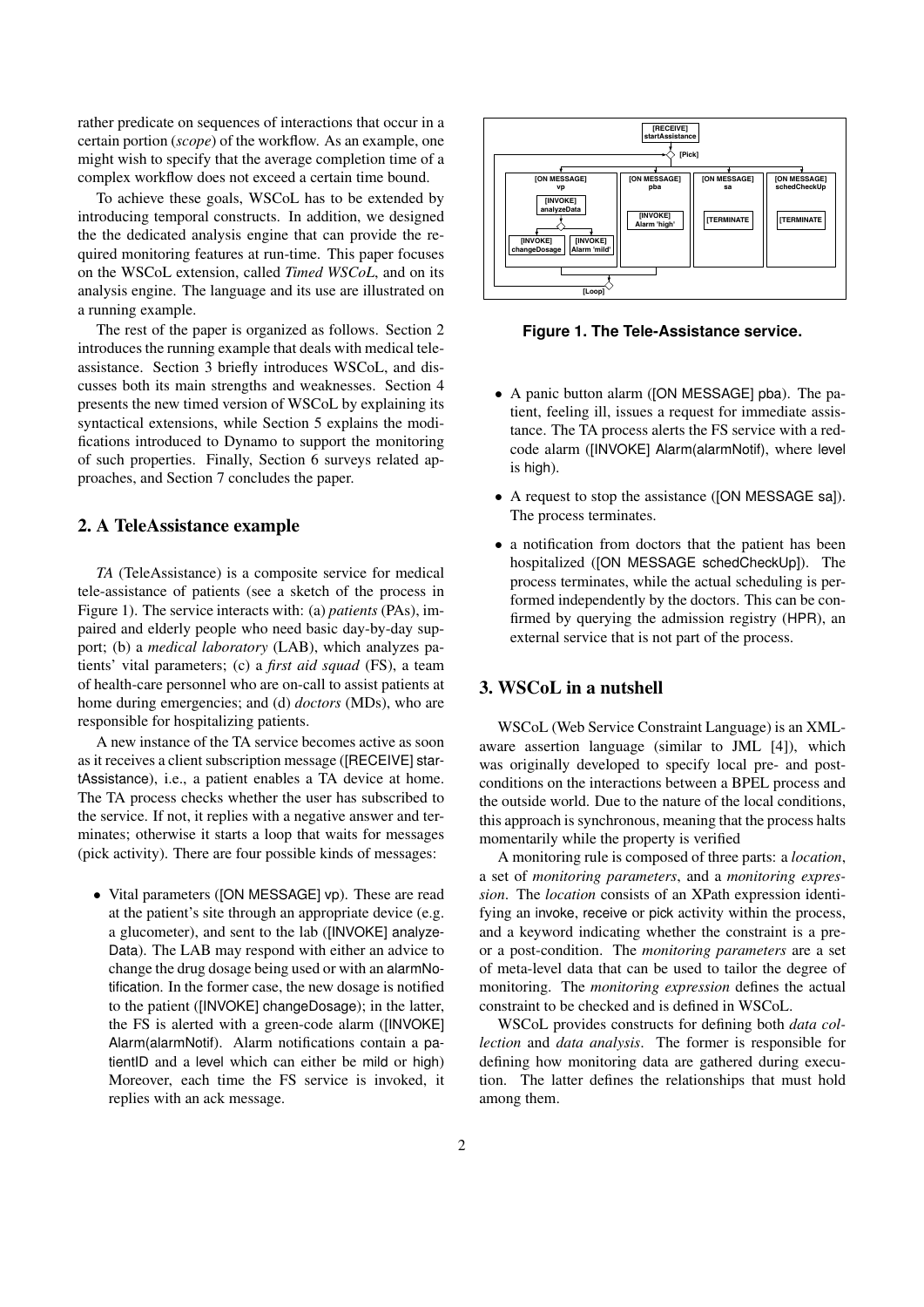WSCoL allows for three different kinds of data collection, which correspond to three different variable types. *Internal variables* are values obtained from the process in execution. *External variables* are values that do not belong to the process in execution, but to the outside world. Finally, *historical variables* are internal or external variables that were collected during previous activations of the monitoring framework. The collection of historical data is achieved through the use of a special-purpose WSCoL construct called *store*. This construct takes either an internal or an external variable and stores it into a persistent component. WSCoL also provides aliasing capabilities for simpler expressions. This also allows one to distinguish between variables that can be collected once (and aliased) and those that need to be collected on-the-fly everytime.

Data analysis is meant to check predicates over variables. The language allows for the use of universal and existential quantifiers, and of aggregate functions such as *max, min, avg, sum,* and *product* on collected data.

In our running example, WSCoL can be used to express interesting properties, such as: *"the vital parameters sent by the patient's glucometer must be plausible to ensure that the remote device is operating correctly"*. We could also define that: *"The lab's response to the analysis of a patient's vital parameters must be properly formatted"*.

The original version of WSCoL, however, has some limitations. Non-local, and dependability-related properties cannot be expressed. For example, the provider of the TA service might want to monitor:

- LabServiceTime: after sending patient's data to the lab, a reply is expected within 1 hour.
- FSResponseTimeGreenCode: when alerted with a green code for a certain patient, the first aid squad should send an ack to the TA within 4 hours.
- FSResponseTimeRedCode: when alerted with a red code for a certain patient, the first aid squad should send an ack to the TA within one hour.
- MDCheckUp: if the first aid squad is alerted with a red code for a certain patient three times during a time span of a week, doctors should consider hospitalizing the patient within one day.

To specify such properties we need to extend WSCoL with temporal constructs, and to appropriately modify our monitoring framework to check them.

#### 4. Extending WSCoL with time

Temporal properties do not necessarily apply to single BPEL activities, as the original WSCoL does. In general, we need to introduce the notion of *scope*. Whenever a property is attached to a scope its evaluation occurs asynchronously with respect to the execution of the activities contained in the scope. An example is illustrated by the property MDCheckUp, which counts the number of occurrences of an event and correlates it to the occurrence of another event. In such a case, the two events are defined within a scope of the BPEL process.

To support the desired extension to WSCoL, the *location* field of monitoring rules now identifies the scope by an XPath expression and a special keyword asynchronous states that the property must be evaluated asynchronously.

### 4.1. Timed WSCoL

WSCoL supports propositional properties on a finite set of internal and external data. Timed WSCoL extends it with metric and non-metric temporal operators.

Timed WSCoL properties have the following syntax:

 $\phi ::= \psi \mid \neg \phi \mid \phi \land \phi \mid \text{Because}(\phi) \mid \text{Until}(\phi, \phi) \mid$  $Between(\phi, \xi, K) \mid Within(\phi, K) \mid Count(\phi, K)$ 

where  $\psi$  is a WSCoL property, and K is a positive integer number. The above syntax includes only the primitive operators, but the complete language also includes  $\vee$  and  $\Rightarrow$ , which can be easily derived from the primitive set.

The semantics of our temporal operators are defined on timed words. Roughly speaking, a timed word is a sequence of events that occur over time (strictly monotonic), and that are time-stamped accordingly when they do. Obviously, a WSCoL property that does not contain temporal operators is evaluated at the first instant of the corresponding timed word, as are all boolean combinations of untimed properties.

On the other hand, for timed predicates and functions we must consider sub-strings or suffixes of the timed word. Becomes is evaluated on two adjacent letters of a timed word. The predicate is true when its argument is true in the current letter, and false in the previous. Until is evaluated on a finite suffix of the timed word, and we consider all the letters (following and including the current) until the second argument of the predicate is true. In this sub-string the first argument must always be true. Between is evaluated on a finite suffix of the timed word. We drop all letters from the current onwards (included the current itself) until we find the first of the predicate's arguments. From that point on we build the suffix containing all letters that occur before  $K$  instances of time. The predicate is true if in this substring both arguments are true. Within considers a finite sub-string containing the current and all the letters occurring before  $K$  instances of time. The predicate is true when its argument is true within this sub-string. Count considers a finite sub-string containing the current and all the letters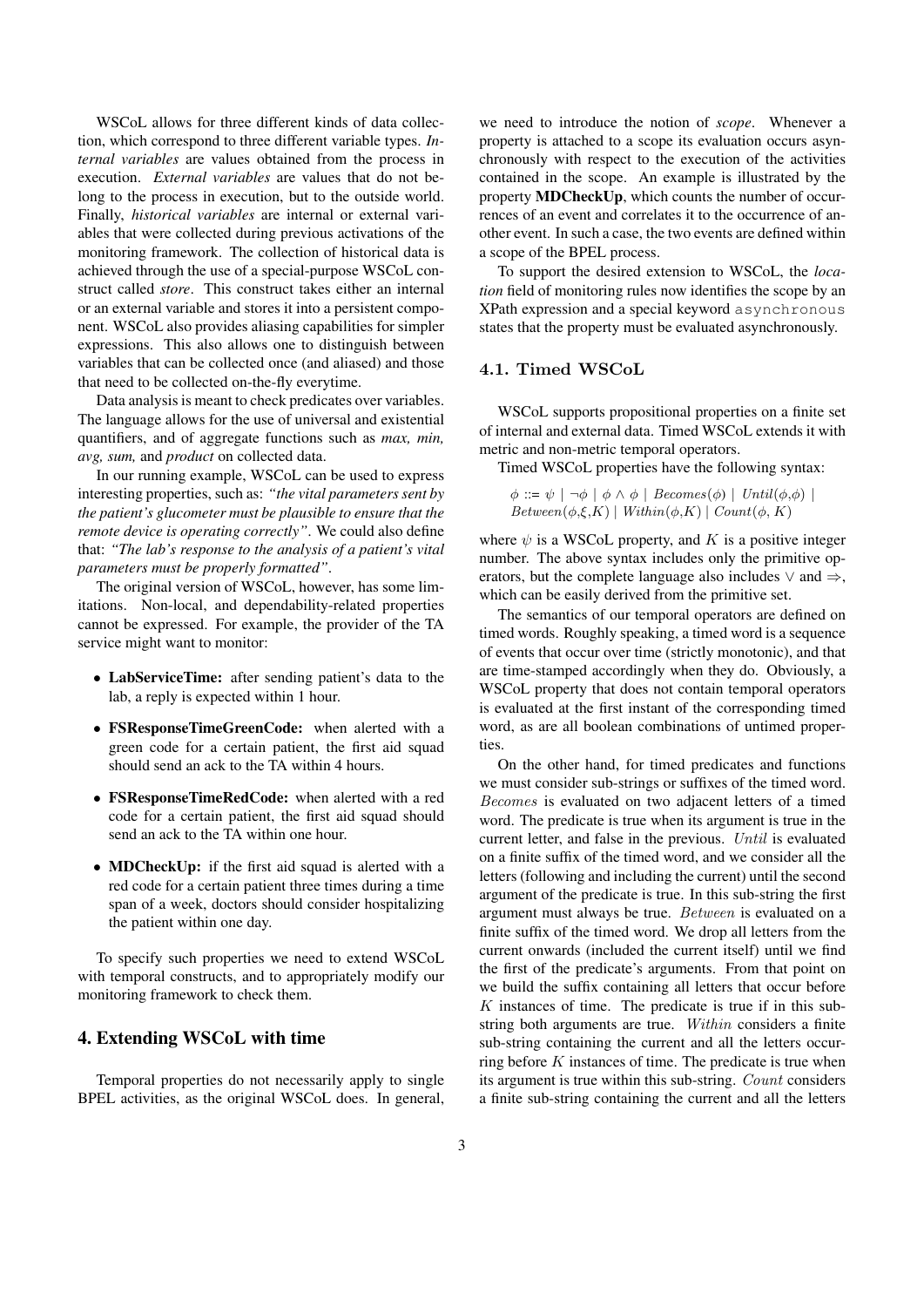occurring before K instances of time, and counts the number of times the argument is true within this sub-string.

Formally, the temporal extensions can be defined as follows. First, we give the definition of timed words.

**Definition** If  $E$  is a finite set of variable names with an associated compatible value,  $e = e_1, e_2, \ldots$ , with  $e_i \subseteq E$ , an infinite sequence of sets of data, and  $t = t_1, t_2, \ldots$  and infinite sequence of time values, such that  $\forall i \geq 1, t_i < t_{i+1}$ and  $\forall t' \in \mathbb{R}^+ \exists t_i$  in  $t, t_i > t'$ , a *timed word* is an infinite sequence  $w = w_1, w_2, \ldots$  such that  $w_i = (e_i, t_i)$ .

Let N be the set of natural numbers,  $i \in \mathbb{N}$ ,  $w(i)$  the  $i^{th}$ element of the word w and  $\varepsilon : w(i) \to e(i)$ . For all timed WSCoL formulae  $\phi$ , for all timed words  $w = (e, t)$ , for all  $i \in \mathbb{N}$ , the satisfaction relation  $\models$  is defined as follows.

- if  $\phi \in E$ ,  $w, i \models \phi$  iff  $\phi \in \varepsilon(w(i))$ ;
- w,  $i \models \neg \phi$  iff w,  $i \not\models \phi$ ;
- w,  $i \models \phi \land \xi$  iff w,  $i \models \phi$  and w,  $i \models \xi$ ;
- w,  $i \models \text{Becomes}(\phi)$  iff  $i > 0, w, i \models \phi$  and w,  $i 1 \not\models \phi$
- w,  $i \models \text{Until}(\phi, \xi)$  iff  $\exists j \geq 0 \mid w, j \models \xi$  and  $\forall k < j$ ,  $w, k \models \phi;$
- w,  $i \models Between(\phi, \xi, K)$  iff if  $\exists j \geq 0 \mid w, j \models \phi$ , then  $\exists h \leq j + K \mid w, h \models \xi$
- w,  $i \models \text{Within}(\phi, K)$  iff  $\exists j \geq i \mid t_j t_i < K$  and  $w, j \models \phi$
- w,  $i \models Count(\phi, K) = x$  iff
	- if  $x = 0$  and  $K \ge 0$  then  $\forall j \mid t_j \le t_i + K, w, j \models \neg \phi$ ○ if  $x = 1$  and  $K \ge 0$  then  $\exists j \mid t_j \le t_i + K \land w, j \models$  $\phi$  and  $\forall h \mid t_h \leq t_i + K \land h \neq j, w, h \models \neg \phi$
	- if  $x > 1$  and  $K \ge 0$  then  $\exists j \mid t_j < t_i + K \land w, j \models$  $Count(\phi, t_i) = x - 1$  and  $\exists h \mid t_i < t_h \leq t_i + 1$  $K \wedge w, h \models \phi \text{ and } \forall l \mid t_j < t_l \leq t_i + K \wedge l \neq$ h, w,  $l \models \neg \phi$

Other temporal operators can be easily derived as follows:

- Sometime( $\phi$ )  $\Leftrightarrow$  Until(true,  $\phi$ )
- $Always(\phi) \Leftrightarrow \neg Sometimes(\neg \phi)$
- Lasts $(\phi) \Leftrightarrow \neg \text{Within}(\neg \phi)$

Since we are interested in monitoring the interaction with the outside world, a constraint in the usage of the language is that each WSCoL subformula not containing temporal operators has to be associated with an external event (typically an invocation) or with a boolean combination of them. This can be expressed either generically (e.g., indicating a generic invocation of a particular service, regardless of the number of times it is referenced in a specified scope) or with specific coordinates that identify a particular invocation in the scope. In both cases, we encode this information as a subscript to a WSCoL sub-formula (or to an entire formula). This is not needed when the untimed formula only refers to external variables.

As we have seen, the properties we define are associated with changes in the values of internal and external variables. However, not all the interesting properties can be easily associated with a variable change. For example, when monitoring the amount of time it takes an external service to respond to a call, we need additional support from the language. We need to know when an invocation is executed and when the corresponding response is received. For this purpose, we introduce the predicates  $Started(\pi)$  and  $Finished(\pi)$ , that are respectively true when the BPEL activity uniquely identified by  $\pi$  (i.e., an invoke, a pick, or a receive) starts and finishes.

In order to evaluate these predicates, we enrich the timed word by collecting these "starting" and "finishing" moments. More formally, a timed word becomes an infinite sequence  $w = w_1, w_2, \ldots$  such that  $w_i = (e_i, t_i)$ , where  $e_i \in E \cup P$ , and P is a set of variable names  $state(\pi)$ , with an associated compatible value, in which  $\pi$  uniquely identifies an activity within the process. These *state* variables can assume the following values: 1, when the activity is started by the process; 2, when the process receives the data it is waiting for; or 0 otherwise. Thanks to this enrichment, the semantics of  $Started(\pi)$  and  $Finished(\pi)$  can be defined as follows:

- if  $state(\pi) \in P, w, i \models state(\pi)$  iff  $state(\pi) \in \varepsilon(w(i));$
- w,  $i \models \text{Started}(\pi)$  iff w,  $i \models \text{Because}(\text{state}(\pi) == 1);$
- w,  $i \models$  Finished( $\pi$ ) iff w,  $i \models$  Becomes(state( $\pi$ ) == 2);

Therefore, in property LabServiceTime, the maximum amount of time (in hours) we are willing to wait for the service analyzeData to complete is expressed as:

Always(Becomes(Started([INVOKE] analyzeData))  $\rightarrow$  Within(Finished([INVOKE] analyzeData), 1))

The extensions we provide also allow us to cover the other properties presented in Section 3. FSResponse-**TimeGreenCode**, for example, can be expressed as<sup>1</sup>:

 $Always(Because(**alarmNotif/level == 'mild')**)$ [INVOKE] analyzeData  $\rightarrow$  Within(Finished([INVOKE] Alarm), 4))

In this example, we are stating that when alarmNotif/level is set to mild by the [INVOKE] analyzeData invoke activity (see subscript), the process has 4 hours to finish the [INVOKE] Alarm invoke activity.

Finally, MDCheckUp can be expressed as:

Always(∃x(Becomes(Count(alarmNotif/level=='high' ∧  $x=$  alarmNotif/patientID, 168) = = 3)[INVOKE] analyzeData  $\rightarrow$  $Within(returnBool(HPR, 'isInH', x, /result)=: true', 24))$ 

<sup>&</sup>lt;sup>1</sup>**FSResponseTimeRedCode** is defined similarly.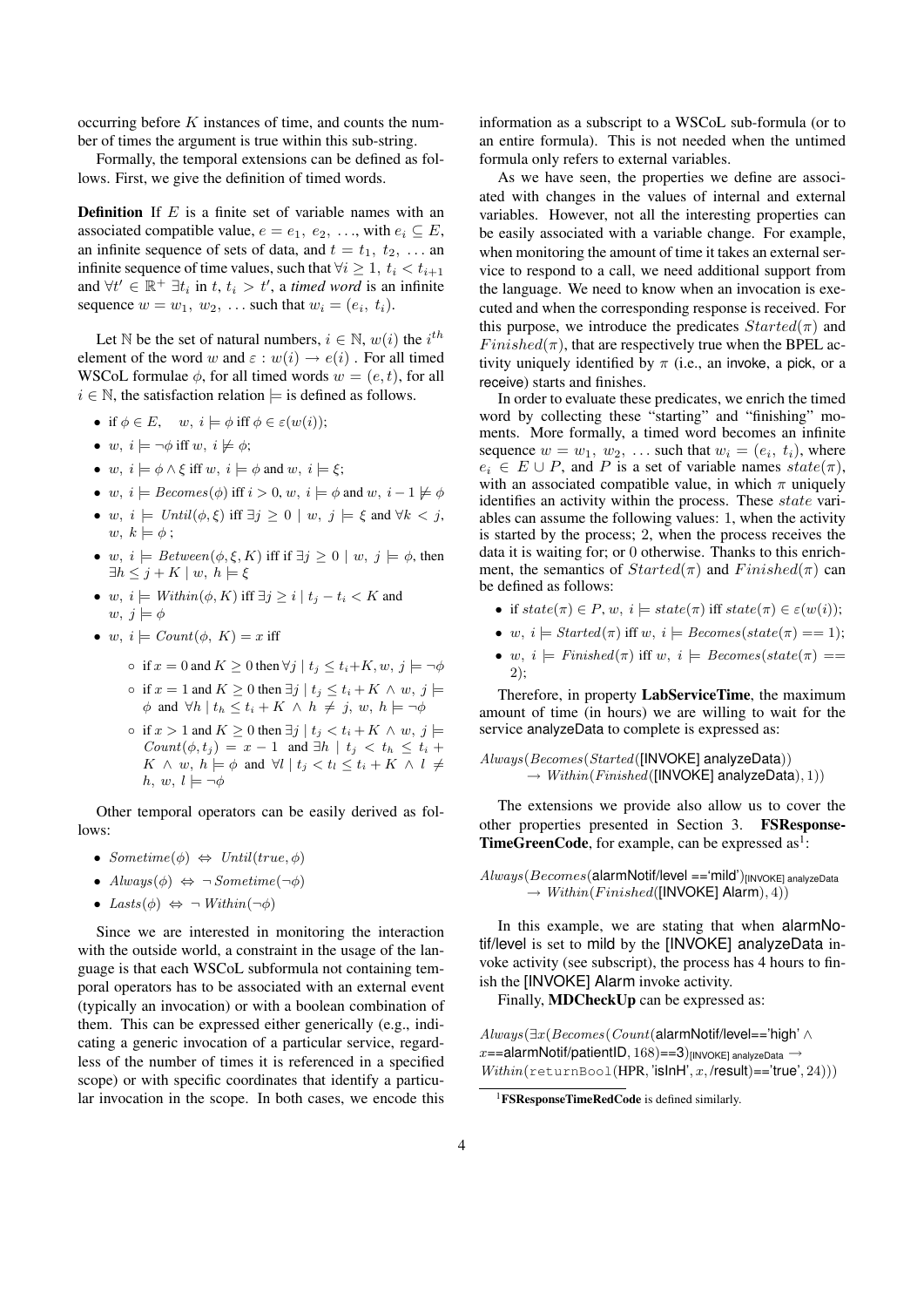

**Figure 2. A run-time view of the monitoring framework.**

In this example, we count the number of times the [IN-VOKE] analyzeData invoke activity (see subscript) receives a high alarm notification within a 168 hours timewindow for patient x. As soon as it happens three times, Dynamo should notice (within 24 hours) a confirmation for the patient's hospitalization in the HPR service. To do so, we make use of the returnBool keyword used in WS-CoL to define an external variable. It takes the following parameters: the endpoint of the HPR Web Service, the remote method to be called on the hospital's service (i.e., the isInHospital method, abbreviated as isInH), the inputs to be sent to the method (in this case the **patientID**), and an XPath expression used to perform data extraction on the complex message type returned by the hospital's service.

## 5 Monitoring timed properties

Our framework for the run-time monitoring of temporal constraints is composed of two main components. The first is an extended version of Dynamo, while the second is an external *Timed WSCoL Analyzer*. In order to understand how the two come together to ensure asynchronous monitoring, we need to briefly summarize how Dynamo achieves synchronous monitoring.

Dynamo is an AOP-based [8] extension of the ActiveBPEL orchestration engine, aimed at adding the required monitoring capabilities. ActiveBPEL uses internal tree-like representations of the process to perform execution. In these *instance trees*, each node represents an explicit (or implicit) process activity. Since all nodes implement a common interface, the engine can use the *visitor* pattern to traverse the tree and execute the process. In the previous implementation of Dynamo, we used AspectJ [7] to intercept the execution of the activities that interact with the outside world (e.g., invokes, receives, picks). The *advice* then checked a local configuration repository to see whether monitoring rules had been defined for that activity. If a constraint had to be checked, the necessary data were collected. Depending on the kind of WSCoL variable to be collected, data were either (1) extracted directly from the state of the process (associated within the engine to the corresponding instance tree) in the case of internal variables, (2) obtained by invoking external web services in the case of external variables, or (3) obtained by querying a local persistent storage component. Once all monitoring data were collected, control was momentarily passed over to the *WSCoL Analyzer* for the verification.

With respect to the previous implementation, the first main novelty is that all the data we collect need to be timestamped and added to a special-purpose component called the *Active Pool*. The second is that, when verifying an asynchronous property, as soon as the data are collected, control is passed back to the process and not to the *WSCoL Analyzer*. The monitoring of asynchronous properties, in fact, is delegated to a component that works in parallel with the execution of the process.

Time-stamping variables. *Internal variables* are timestamped with the execution engine's internal clock, *historical variables* are extracted from the persistent storage component and time-stamped with the *present* time, while *external variables* are slightly harder to manage.

To collect external variables, we use a special-purpose external data collector (see Figure 2) that synchronizes its clock with that of the process, and periodically queries the service for the latest value of the external variable . This value is then communicated to the *Active Pool* each time it changes. Notice that the frequency with which we poll the data source is extremely important since it can have direct consequences on the result of our monitoring. If the polling were too slow we could never become aware of a value change.

All the data placed into the *Active Pool* preserve the information regarding where they come from. Besides a timestamp, in fact, data in the *Active Pool* have a reference to *who* modified them (i.e., which invoke call or which of the external services we are polling for external variables).

Figure 2 summarizes how variables are time-stamped and inserted into the *Active Pool*. In the example we have two instances of the same process, both communicating variable B to the *Active Pool*, and an external variable C that is obtained from a service that has nothing to do with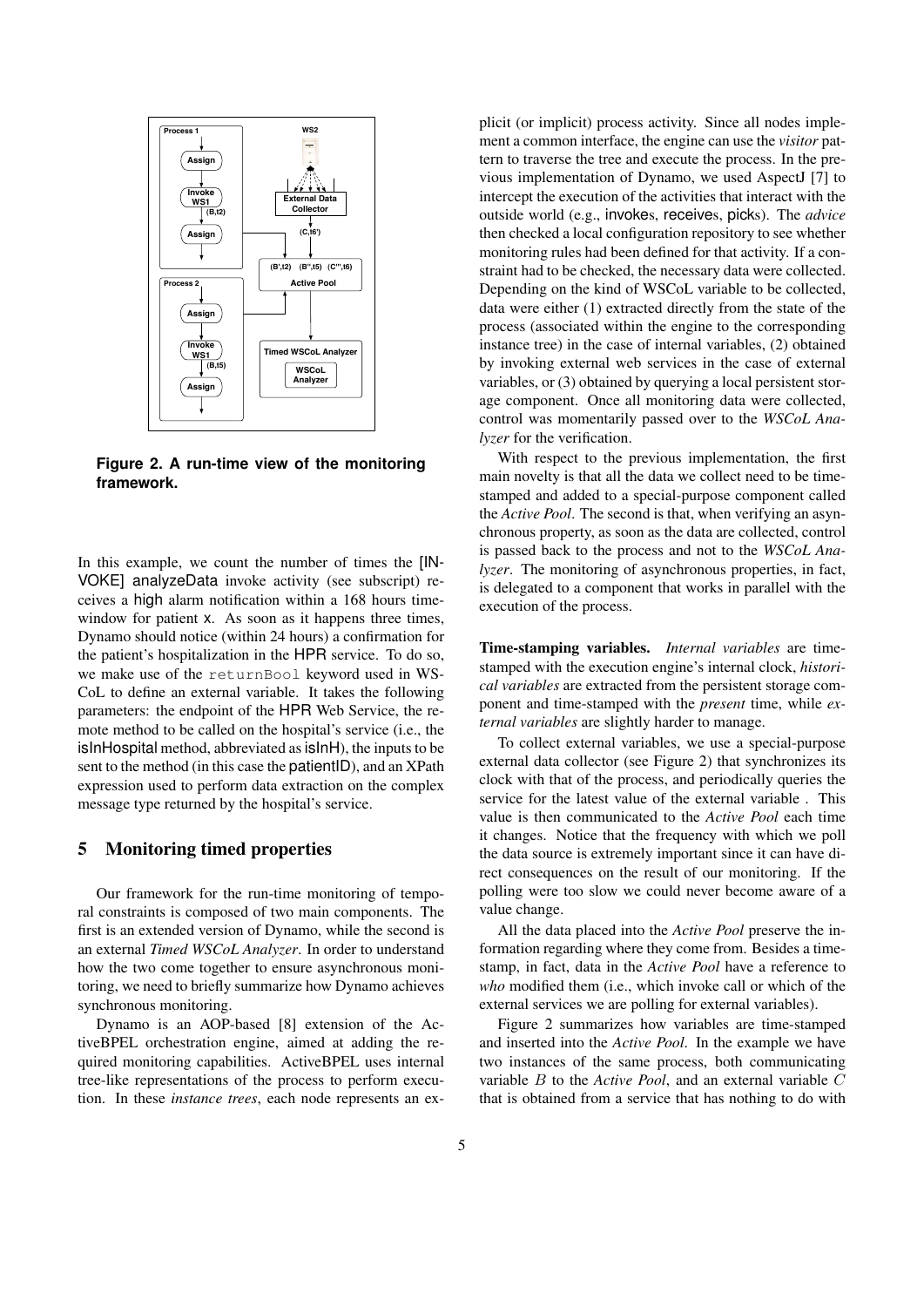either process. Besides being time-stamped, the variables appear in the *Active Pool* with an superscript indicating their origin.

Asynchronous Analysis. The *Active Pool* acts as a bridge between data collection and the actual asynchronous monitoring. It is an active component which is used to "push" variable values and variable changes to our *Timed WS-CoL Analyzer*. Through a simple Publish and Subscribe paradigm, the *Timed WSCoL Analyzer* can subscribe to two kinds of events. It can either (1) ask the *Active Pool* to send the value of a variable (and its time-stamp) only when it changes, through a *data-change subscription*, or (2) ask it to include a periodical variable value "push" regardless of value changes, through a *data-value subscription*.

The *Timed WSCoL Analyzer* deals with a set F of formulae to be monitored in the following way. If  $|F| = n$ , it has  $n$  independent components that work in parallel, each one devoted to a formula  $\phi_i \in F$ . Every component behaves as an automaton  $A_i$  that has to recognize if the input word, i.e. the data provided by the *Active Pool*, satisfies  $\phi_i$ .

The automata  $A_i$  are built by exploiting the well-known correspondence between Linear Temporal Logic and Alternating Automata [9], together with variables to deal with time-stamps. To provide an informal definition of alternating automata, we need to recall the definitions of deterministic and non deterministic automata. In a deterministic (one-way) automaton, the transition function maps a  $\langle state, input-symbol \rangle$  pair to a single state, called the next state. A configuration is a pair composed of the current state and of the unread input content. By reading the next input symbol, the automaton can reach —in a single step— a new configuration, composed of the next state and the new unread input. A configuration  $C$  may then be recursively defined to assume either the final state in which there are no more inputs, or an acceptable new configuration reachable in one step from  $C$ . The automaton accepts an input  $x$  if the configuration reached from the initial state through  $x$  is acceptable.

In a non-deterministic automaton a  $\langle state, input-symbol \rangle$ pair is mapped onto a set of states, hence the automaton may move, by reading the next input symbol, from a configuration to a set of configurations. The traditional interpretation of non-determinism is that of *existential branching*: a nonfinal configuration is acceptable if, from there, there is at least one acceptable configuration which is reachable in one step. Another interpretation of non-determinism is the *universal branching*: a non-final configuration is acceptable if every configuration reachable, from there, in one step is acceptable. An alternating automaton provides both existential and universal branching. Its transition function maps a  $\langle state, input-symbol \rangle$  pair into a boolean combination (without negation) of states. Quite naturally,  $\land$  is used to denote universality, while ∨ denotes existentiality. Alternating automata may be exponentially more concise than nondeterministic automata and are very well suited for dealing with logic formulae.

We use the typical approach to translate temporal formulae into automata. In fact, we use one state for each temporal operator. The automata are then encoded directly into a net of communicating processes, one for each state of the automaton. These processes need to subscribe —in the *Active Pool*— to the variables contained in the formulae. Depending on the type of the temporal operator involved, the kind of subscription will be different. If a variable appears in an untimed sub-formula or in an unbounded temporal operator, the process will make a data-change subscription; if it appears in a bounded operator or in the Count function, the subscription will be of kind data-value.

Roughly speaking, the main idea is that a bounded operator can produce its truth value through the binding specified by the operator itself. If the process is only notified when the data change, it can discover its truth value either very late or even not at all (i.e., the variable never changes its value). In the unbounded case, however, the change of value is enough to evaluate if the truth computed at the beginning is invalidated over time or not.

If a process needs to perform both data-value and datachange subscriptions, it may keep only the more complete, i.e. the data-value subscription.

Hence, the main process in the *Timed WSCoL Analyzer* representing the formula communicates both with the *Active Pool* and the processes representing the temporal subformulae, and the behavior of each of these processes is obtained by simply applying the following rules:

- If the formula is of the type  $Until(\phi, \xi)$ , the process checks the formula  $\xi$  at the present time, and if it is not valid, it checks  $\phi$ . If  $\phi$  is not valid as well,  $Until(\phi, \xi)$ is false, otherwise it has to check if  $\xi$  becomes valid before  $\phi$  changes;
- If the formula is of the type  $Between(\phi, \xi, K)$ , the process saves the time-stamp of the first validity occurrence of  $\phi$  and then waits for  $\xi$ . Once  $\xi$  becomes true as well, it checks if the difference between the time-stamps is less than  $K$ . Notice that since  $Between$ is bounded, a data-value subscription is performed allowing it to know in advance if the required distance between the two arguments is not respected.
- If the formula is of the type  $Within(\phi, K)$ , the process checks the value of  $\phi$  and if it is not valid, it saves the present time-stamp and waits for a change in the validity of  $\phi$ .
- If the formula is of the type  $Count(\phi, K)$ , the process will increment a local counting variable each time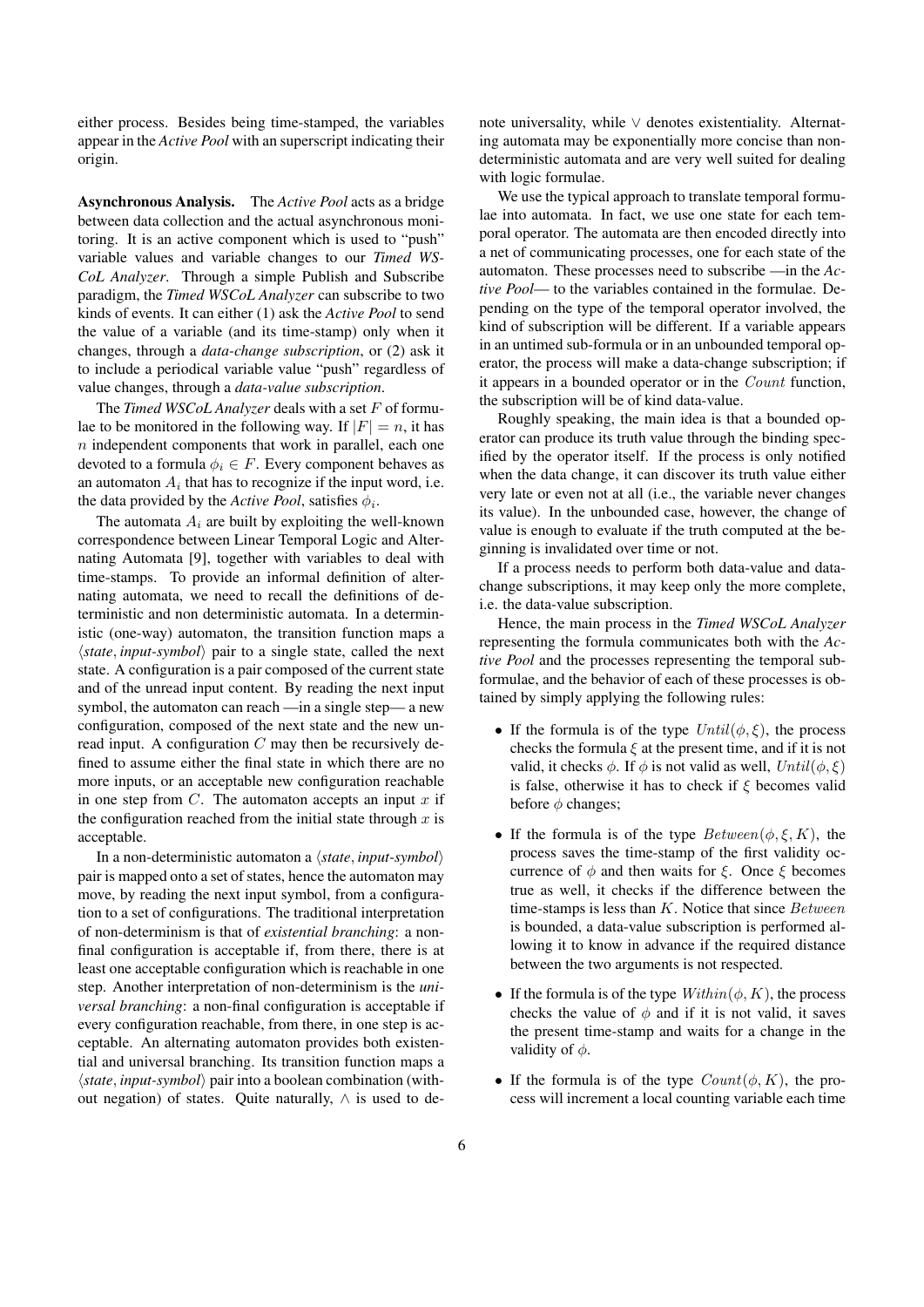the value of  $\phi$  changes to true. The counting continues until the process finds, thanks to the arrival of a time-stamped variable, that more than  $K$  instances have passed since its activation. At that point, the content of the local counting variable is returned as the function's result.

All the derived operators can be easily obtained from the basic ones, hence they can be checked using similar rules.

Notice that in an alternating automaton, every time a universal branch is taken, the automaton moves into all the states that are reached by the branches, i.e., it creates multiple copies of the automaton (theoretically infinite in number). However, in our implementation, the number of processes is always bounded by the granularity of the timestamps for bounded operators, and exactly equal to one for unbounded ones.

Consider for example MDCheckUp (see Figure 3 for the parsed formula). The root of the tree is the derived operator Always. It is implemented as a process that checks —for every letter in the timed word— if the formula represented by its subtree holds. The subtree consists of  $a \Rightarrow$ , meaning its right subtree is checked only if its left subtree is true.

The left subtree is an existential quantifier  $\exists x$ , so we consider the rest of the formula for all values of  $x$ , and verify that it is true at least once. The operator Becomes monitors the changes in its subtree's truth value (i.e., from false to true) by performing data-change subscriptions to its basic variables (i.e., alarmNotif/level and alarm-Notif/patientID). However, the subtree contains the temporal function Count, which would perform data-value subscriptions instead. Since these are more detailed than datachange subscriptions, they are preferred. The Count function is implemented with a local counting variable that is incremented each time the value of the left subtree (i.e.,  $\phi_1$ ) changes to true. The counting continues until the process finds, thanks to the arrival of a time-stamped variable, that more than 168 time units have passed since its activation. Notice that, since Count is within an Always scope, every time its left subtree (i.e.,  $\phi_1$ ) becomes true a new instance of Count is created. The number of these instances is finite since time is strictly monotonic and the subscription is of type data-value.

The right subtree consists of the temporal operator Within. If its first argument (i.e.,  $\phi_2$ ) is false it continues to monitor it until either it becomes true or the difference in time-stamps between the activation time and the present becomes greater than 24 time units. The internal variables in MDCHeckUp are associated with the invocation [INVOKE] analyzeData.



**Figure 3. The syntactic tree for** MDCheckUp**.**

### 6. Related work

There are several works that define specification languages for SLAs and propose appropriate monitoring architectures. In [14], Sahai et al. describe an automated and distributed SLA monitoring engine. In [6], Keller and Ludwig present the Web Service Level Agreement (WSLA) framework. It defines and monitors SLAs for web services, focusing on QoS properties such as performance and costs. Skene et al. describe a model and an analysis technique for reasoning on the monitorability of systems [15]. SLAs are expressed using the SLAng language. All these approaches focus on formally defining high-level contracts among parties (typically, between a service consumer and a service provider), hence they do not allow properties with a finegrained granularity, such as those needed for activities in a workflow.

In [12] requirements, such as timeliness constraints, are expressed using temporal logic and KAOS, and analyzed to identify conditions under which they can be violated. If such conditions correspond to a pattern of events observable at run-time, each of them is assigned to an agent for monitoring. The approach mainly focuses on deriving monitors at design-time using a goal-driven methodology.

A framework for the run-time verification of requirements of service-based software systems is described in [10]. Requirements can be behavioral properties extracted from a composition, or assumptions on the behavior of the services used by the system, and are specified using event calculus. System events are collected at run-time and stored in an event database, while monitoring translates into an integrity constraint checking in temporal deductive databases.

Barbon et al. present an approach for monitoring BPEL service compositions [2]. Monitors can be attached to a single instance or to the whole class of process instances; they can check temporal, boolean, time-related and statistics properties, expressed in RTML, Runtime Monitoring Specification Language. Business and monitoring logics